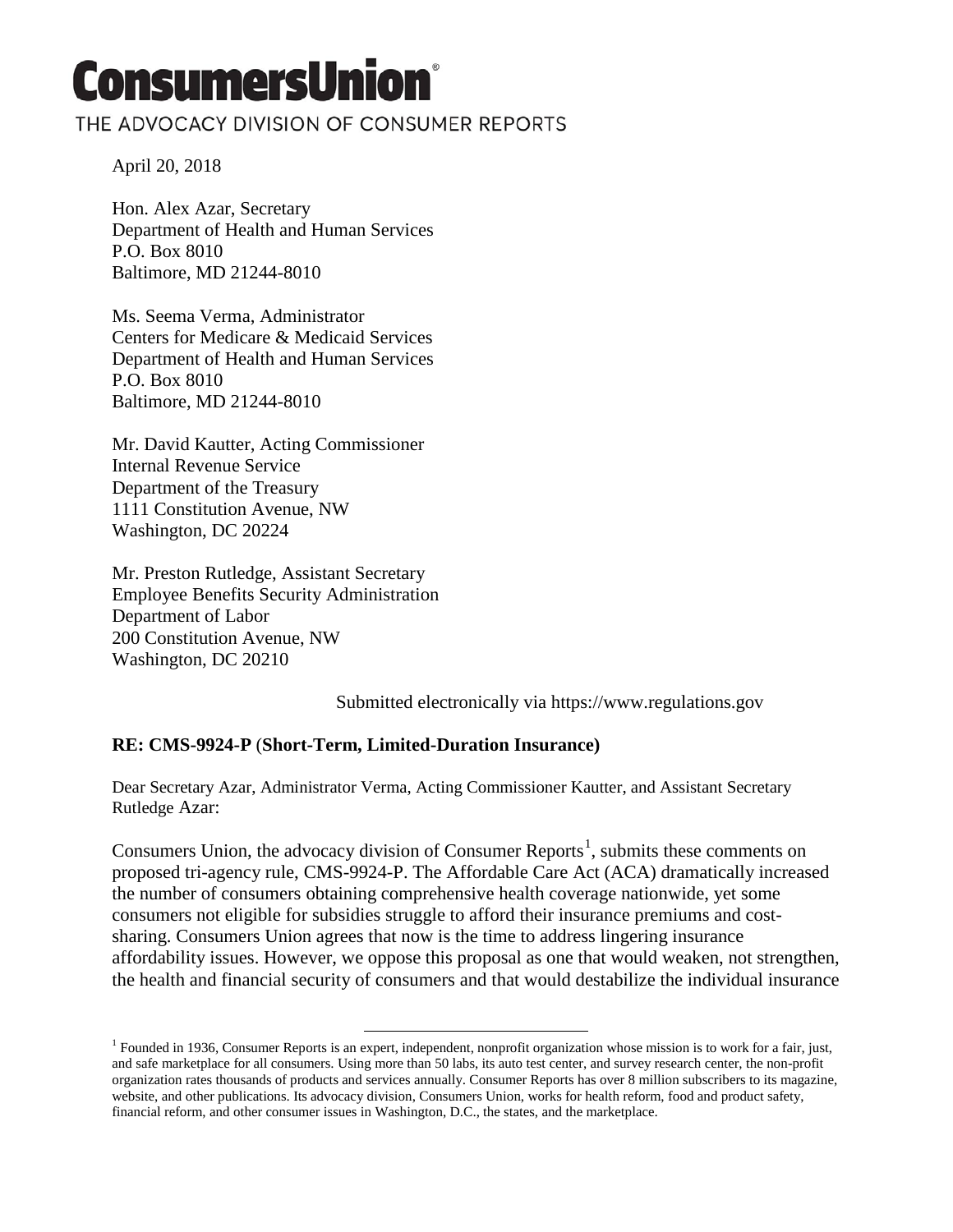market by expanding access to short-term policies that sharply veer from the consumer protection "rules of the road" established under the ACA.

As described more fully below, the cheaper premiums allowed by pared down, short-term, limited duration (STLD) policies mask many hidden costs to consumers including benefits that will not be covered; higher deductibles; medical underwriting that allows denial of coverage higher rates for those with pre-existing conditions; and an absence of annual and out-of-pocket limits. Consumers may learn of these deficiencies only when they need to use their coverage. $2$ Moreover, by appealing to younger, healthier consumers, these policies will further weaken the individual market risk pool and thus raise premiums for those who need comprehensive policies, particularly those who are older or who have ongoing health conditions.

The Departments' own assessment of the benefits, costs, and transfers associated with this regulatory action set forth in this Notice of Proposed Rulemaking (NPRM) validates our concerns, as detailed below. Given the expected loss of coverage, consumer confusion, increased cost to consumers who maintain comprehensive ACA-compliant coverage, and increased cost to the federal treasury, we urge you to withdraw this proposal. If, notwithstanding this recommendation, you decide to go forward with it, we strongly urge you to exercise the utmost caution and to tailor the regulation as narrowly as possible, as described below, particularly in light of the extensive history of abuse and consumer confusion about these low-value products.<sup>[3](#page-1-1)</sup>

#### **The Impacts Analysis: a Net Negative**

We first address the extensive cost-benefit analysis in the proposed regulation. STLD coverage is not "individual health insurance," pursuant to the Public Health Services Act, section 2791(b)(5). Rather, it is simply a form of alternative payment arrangement and not subject to any of the key market reforms of the  $ACA<sup>4</sup>$  $ACA<sup>4</sup>$  $ACA<sup>4</sup>$  On the benefit side of the equation, the NPRM's Impact Analysis states that the proposed regulation would offer choice of lower cost coverage for some consumers (and increased revenue for issuers of short-term plans), but also acknowledges that these policies mean:

- pared down benefits for those who buy STLD policies;
- potential tax penalties in 2018 for those who enroll in STLDs, since these policies do not constitute "minimum essential coverage";
- reduced access to some services and providers for consumers who switch to STLD plans;
- increased out-of-pocket costs related to excluded services, and thus financial hardship for some consumers;
- worsening of States' individual market risk pools if STLD policies proliferate, with a consequent increase in premiums for comprehensive policies;

 $\overline{\phantom{a}}$ 

<span id="page-1-0"></span><sup>&</sup>lt;sup>2</sup> "Is 'short-term' health insurance a good deal?", Consumer Reports Online Dec. 22, 2017, <https://www.consumerreports.org/health-insurance/is-short-term-health-insurance-a-good-deal/> **<sup>3</sup> "**Junk health insurance: Stingy plans may be worse than none at all," Consumer Reports magazine: March 2012

<span id="page-1-1"></span>**<https://www.consumerreports.org/cro/magazine/2012/03/junk-health-insurance/index.htm>** <sup>4</sup> Lucia, K. et al., "State Regulation of Coverage Options Outside the Affordable Care Act," The Commonwealth Fund, March

<span id="page-1-2"></span><sup>2018,</sup> p. 4[. http://www.commonwealthfund.org/~/media/files/publications/fund-](http://www.commonwealthfund.org/%7E/media/files/publications/fund-report/2018/mar/lucia_state_regulation_alternative_coverage_options.pdf)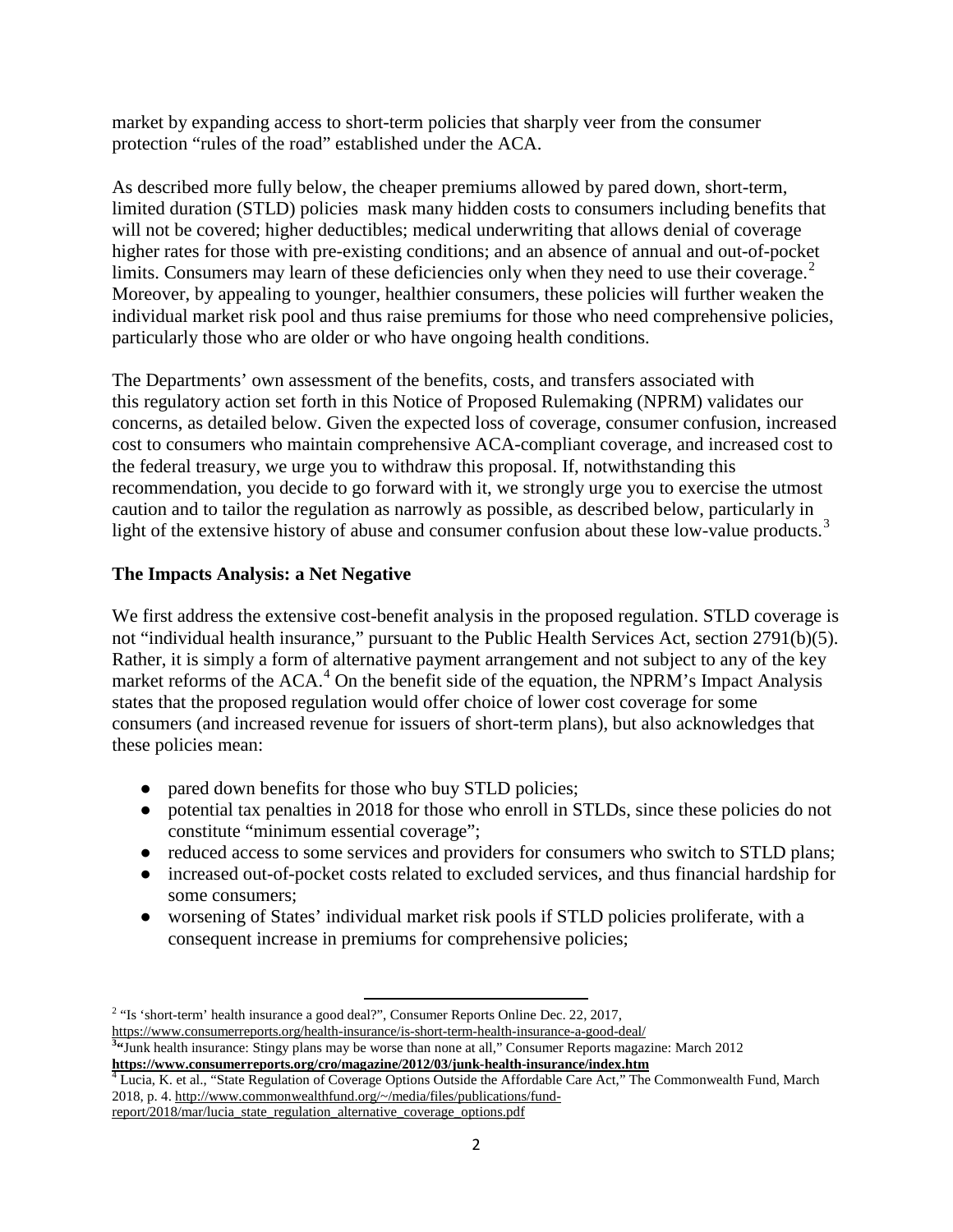- reduced choice of plans for some consumers if, due to the worsened risk pool, some carriers withdraw from the individual market; and
- increased federal payments for Advance Premium Tax Credits—between \$96-168 million—if, as expected, the individual market risk pool worsens and premiums rise in that market.

The problems for consumers with such limited plans are legion and longstanding, spanning a period of decades<sup>[5](#page-2-0)</sup>, and consumer dissatisfaction and confusion can be expected to intensify. Over the past 2 years, state regulators have seen an uptick in complaints about short-term products, with some consumers saying they were unaware their plan did not provide comprehensive coverage or that they could be refused a policy at the end of the contract term.<sup>[6](#page-2-1)</sup> In a 10-state survey conducted by the Commonwealth Fund, state regulators noted an increase in complaints about brokers using deceptive practices to enroll people in short-term plans over the phone. Some states, including [Alaska,](https://www.commerce.alaska.gov/web/ins/Consumers/Health/2018Enrollment.aspx) [Indiana,](http://www.in.gov/activecalendar/EventList.aspx?view=EventDetails&eventidn=245027&information_id=241062&type=&syndicate=syndicate) [Iowa,](https://iid.iowa.gov/press-releases/consumer-alert-final-tips-as-aca-open-enrollment-period-ends-december-15) [Nebraska,](http://www.omaha.com/livewellnebraska/health/iowa-official-warns-against-substandard-health-insurance-plans-that-could/article_47e8cc72-df90-11e7-86ab-8b9b75030f12.html%20target=) [Pennsylvania,](http://www.media.pa.gov/Pages/Insurance-Details.aspx?newsid=283) and [Wyoming](http://www.kgwn.tv/home/headlines/Wyoming-residents-asked-to-be-vigilant-against-health-insurance-callers-374007641.html?ref=641) have recently found it necessary to warn consumers to exercise caution about these products.<sup>[7](#page-2-2)</sup> Multi-state class action lawsuits have been filed against short-term policy carriers alleging fraud and misrepresentation, not only in the manner in which this product was marketed but also because of the failure to pay claims.<sup>[8](#page-2-3)</sup> The lawsuits allege that the named defendant short-term health insurers hired outside brokers who used dishonest sales tactics, falsely claimed to be licensed insurance agents, and preyed on the most vulnerable consumers.<sup>[9](#page-2-4)</sup>

The Impacts Analysis estimates that 100,000-200,000 individuals will shift from ACA-compliant policies on the exchanges to STLD policies. Experts note that this figure is seriously underestimated. The Impact Analysis relies, in part, upon the data on current enrollment in STLDs from the National Association of Insurance Commissioners (NAIC). The NAIC numbers used are likely understated because some insurers provide STLD coverage through group policies, which are reported with other group business in NAIC filings. Moreover, the estimate in the NPRM is solely for individuals in the exchanges, not the full individual market inside and outside the exchanges. Wakely Consulting, looking at the impact on the whole individual market both inside and outside exchanges, estimates that under the proposed rule, 396,000-826,000 individuals will shift from ACA-compliant policies in 2019, with that number rising to 1,070,000-1,948,000 upon full implementation."[10](#page-2-5) Urban Institute estimates that 2.6 million new STLD policy holders would switch from other insurance of some type under the proposed rule.<sup>[11](#page-2-6)</sup>

<span id="page-2-0"></span> $\overline{\phantom{a}}$ **<sup>5</sup>** "Hazardous health plans: Coverage gaps can leave you in big trouble", Consumer Reports Online, updated: May 2009 [https://www.consumerreports.org/cro/2012/05/hazardous-health-plans/index.htm;](https://www.consumerreports.org/cro/2012/05/hazardous-health-plans/index.htm) "That Florida woman's canceled Blue Cross policy? It's a junk insurance plan. She can get a real plan for only \$165 a month", Consumer Reports Online, published Oct. 29, 201[3 https://www.consumerreports.org/cro/news/2013/10/florida-woman-s-canceled-blue-cross-plan-is-junk/index.htm](https://www.consumerreports.org/cro/news/2013/10/florida-woman-s-canceled-blue-cross-plan-is-junk/index.htm) <sup>6</sup> Palanker, D., et al., "Proposed Federal Changes to Short-Term Health Coverage Leave Regulation to States" Fund, Feb. 20, 2018,<http://www.commonwealthfund.org/publications/blog/2018/feb/short-term-health-plan-proposed-changes> <sup>7</sup> Goe, C., Esq., "Non-ACA Compliant Plans and the Risk of Market Segmentation," March 2018

<span id="page-2-2"></span><span id="page-2-1"></span>

<span id="page-2-3"></span>[http://healthyfuturega.org/ghf\\_resource/non-aca-compliant-plans-risk-market-segmentation/](http://healthyfuturega.org/ghf_resource/non-aca-compliant-plans-risk-market-segmentation/)<br>
<sup>8</sup> Id. See also California Insurance Commissioner Dave Jones announcing multi-state settlement with HCC Life Insurance<br>
Company, A

<span id="page-2-5"></span><span id="page-2-4"></span><sup>&</sup>lt;sup>9</sup> Goe, <u>supra</u>.<br><sup>10</sup> Cohen, M., et al., Wakely Consulting, "Effects of Short-Term Limited Duration Plans on the ACA-Compliant Individual Market"<http://www.communityplans.net/wp-content/uploads/2018/04/Wakely-Short-Term-Limited-Duration-Plans-Report.pdf> <sup>11</sup> Blumberg, L. et al., "Updated: The Potential Impact of Short-Term Limited-Duration Policies on Insur

<span id="page-2-6"></span>Premiums, and Federal Spending," Urban Institute, March 2018, p. 6. An additional 1.7 million people would have previously been uninsured, for a total of 4.3 million STLD policy purchasers, under Urban's modeling. [https://www.urban.org/sites/default/files/publication/96781/2001727\\_updated\\_finalized.pdf](https://www.urban.org/sites/default/files/publication/96781/2001727_updated_finalized.pdf)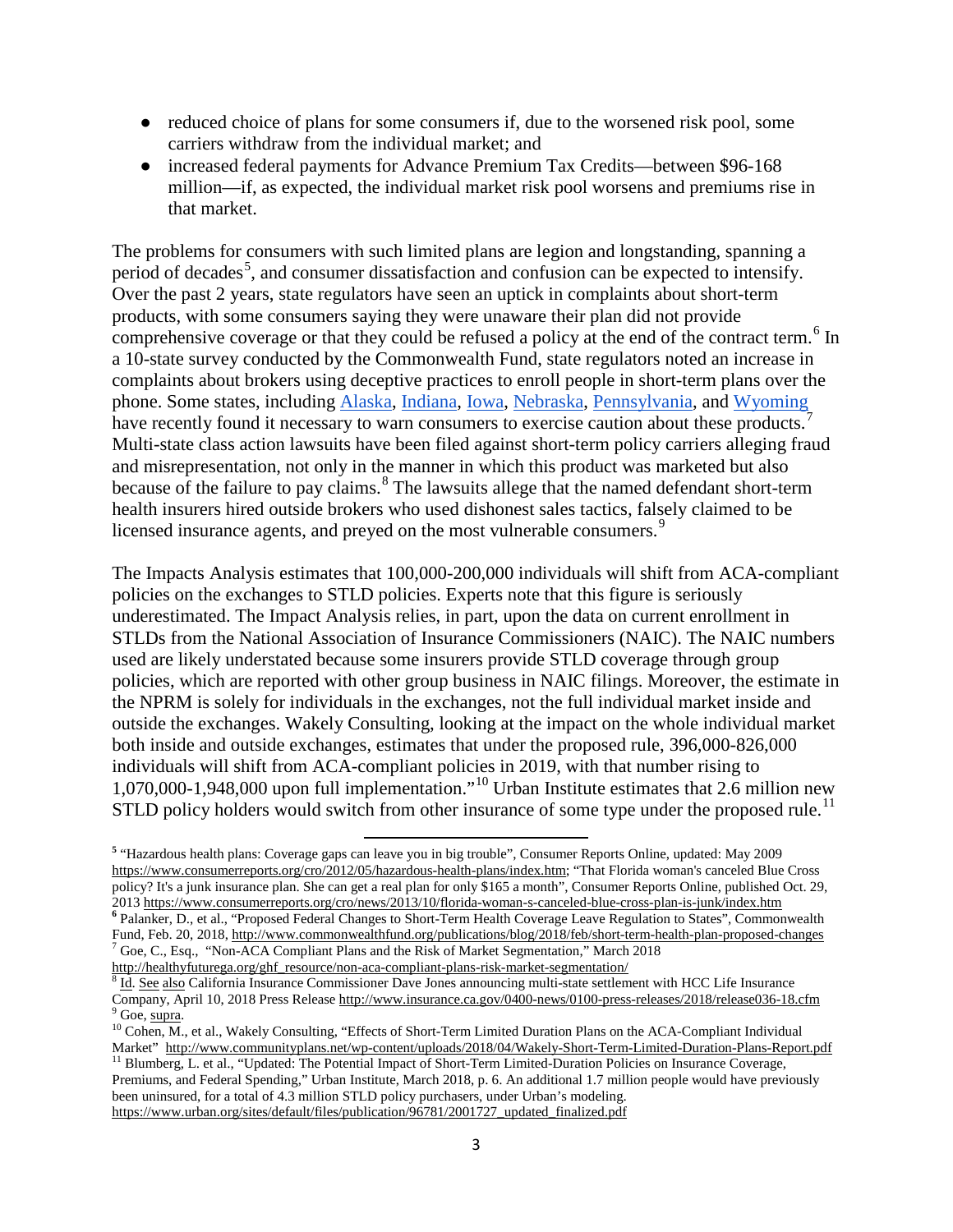This proposed rule would negatively affect two distinct populations: first, the individuals who buy STLD products and then later need coverage that is not included, and second the consumers who know they need, or simply want, comprehensive coverage but end up facing higher premiums than ever due to the damaged ACA-compliant risk pool.

Regarding the risk to individuals who purchase them, STLDs may provide very limited coverage since they are not required to provide Essential Health Benefits  $\overrightarrow{E}$  (EHBs).<sup>[12](#page-3-0)</sup> Specific services at risk of not being covered include prescription drugs; behavioral health, including mental health and substance abuse; and maternity care. These are all likely candidates since these services were often excluded from policies prior to the ACA.[13](#page-3-1) And these policies may also exclude coverage for entire categories of conditions, something consumers may not learn until it is too late and they try to access benefits. STLDs also are not subject to pre-existing condition protections and guaranteed issue requirements. STLD carriers would be allowed to underwrite, thus charging higher premiums or denying coverage altogether for pre-existing conditions. Importantly, STLDs usually have severe limitations in dollar maximums, which could quickly be reached in the event of a catastrophe such as a severe accident or diagnosis for a serious illness. As one expert put it, relying on STLD policies for protection is, "…from a consumer perspective,…really skating on thin ice." $14$ 

Moreover, these products have no requirement for a minimum medical loss ratio (MLR), unlike comprehensive, ACA-compliant policies which are required to have an MLR of at least 80% for individual and small group plans. In fact, comprehensive policies often maintain MLRs exceeding 85%, meaning that more than 85% of the premium dollars collected on comprehensive policies go toward delivering care—a proxy for having as a primary purpose maintaining, restoring or improving health.<sup>[15](#page-3-3)</sup> In sharp contrast, STLDs often have extremely low MLRs, a characteristic which both regulators and consumer advocates deem an indicator of sub-par insurance products.[16](#page-3-4) According to the latest available data from the National Association of Insurance Commissioners (NAIC), in 2015 the industry-wide average loss ratio for "Short-Term Medical" was  $69.76\%,$ <sup>[17](#page-3-5)</sup> with smaller companies falling below 50% MLR for the vast majority of the total market share.<sup>[18](#page-3-6)</sup> Health insurance products with loss ratios at or below 50% raise a red

l

<span id="page-3-0"></span> $12$  For example, Covered California gathered samples of short-term plan brochures and summarized their features which show, e.g., that some limit physician office visits to 3 per policy term and some provide no coverage for outpatient prescription drugs.

<span id="page-3-1"></span><sup>&</sup>lt;sup>13</sup> Lucia, supra, p. 2[. http://www.commonwealthfund.org/~/media/files/publications/fund-](http://www.commonwealthfund.org/%7E/media/files/publications/fund-report/2018/mar/lucia_state_regulation_alternative_coverage_options.pdf)

[report/2018/mar/lucia\\_state\\_regulation\\_alternative\\_coverage\\_options.pdf](http://www.commonwealthfund.org/%7E/media/files/publications/fund-report/2018/mar/lucia_state_regulation_alternative_coverage_options.pdf)

<span id="page-3-2"></span><sup>14</sup> Chollet, D., Ph.D., Senior Fellow at Mathematica Policy Research, quoted in *Health Plan Weekly*, Vol. 28, No. 8, Feb. 26, 2018.

<span id="page-3-3"></span><sup>15</sup> Livingston, S., "How Stakeholders in the Short-Term medical Market Are Gearing Up to Attract More Customers," *Modern Healthcare*, April 19, 2018. http://www.modernhealthcare.com/article/20180419/TRANSFORMATION04/180419913/how-<br>stakeholders-in-the-short-term-medical-market-are-gearing-up-to

<span id="page-3-4"></span> $\frac{16}{16}$  Low MLRs denote that the product is, at best, grossly inefficient in delivering benefits and represents a poor value for consumers, with a large profit margin for the insurer. Low loss ratios also raise questions of whether they are the result of bad faith denials of claims and policy rescissions; they may also give rise to an inference that broker commissions are unusually generous. The magnitude of commissions, in turn, as noted in text above raises concerns as to whether brokers will be tempted to promote these products as a substitute for major medical insurance even when the latter products are more suitable for a given consumer.<br><sup>17</sup> NAIC 2016 Accident and Health Policy Experience Report, dated 2017, p. 79. 2016 Accident and Health

<span id="page-3-5"></span>

<span id="page-3-6"></span> $18$  Id. Twelve of the 17 non-Blue Cross Blue Shield companies in the NAIC's STLD data category had loss ratios below 50%. The companies with loss ratios exceeding 50% represented only about 1/6 of total market share. Given that it is unclear whether Blues companies will continue to sell short-term policies, we can anticipate products with less than 50% loss ratios dominating this market.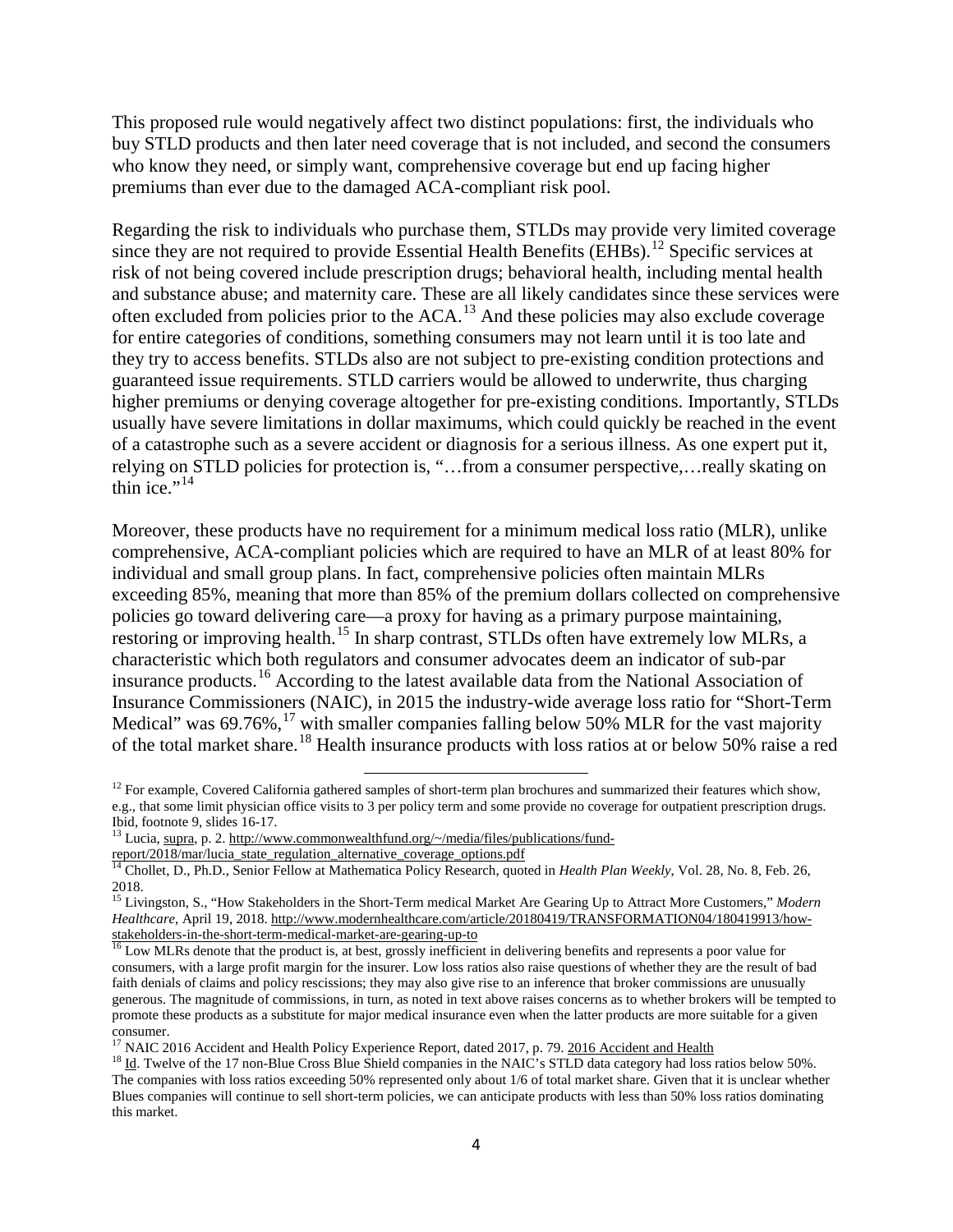flag because when a majority of the company's revenue is not devoted to actual medical services, it renders consumer health a secondary part of its business.

Those consumers attracted to STLD policies are more likely to be young or healthy, as the NPRM acknowledges. In fact, we can expect the marketing to be directed at the healthy consumers since these products are medically underwritten, thus creating what one expert calls "an extreme form of cherry picking that governs both entry and exit."[19](#page-4-0) Carriers selling STLD products do not generally sell to those with pre-existing conditions, and even members of the underwritten population without any preexisting conditions who buy this insurance product have some likelihood of developing costly health problems through an accident or illness. Explains that expert, "These plans don't price for that risk, but create a virtual trapdoor through which they drop these unfortunate customers back into the guaranteed issue market at the next available opportunity."[20](#page-4-1) Moreover, the Urban Institute estimates that the introduction of expanded shortterm, limited-duration policies, consistent with the proposed regulations, would draw 2.6 million consumers from other insurance coverage in 2019.<sup>[21](#page-4-2)</sup> Healthy consumers being diverted from the guaranteed issue market in the first instance, and sicker ones dropping back in, will result in a weakened individual market risk pool.

Thus, premiums in the individual market will rise more than under current law. The Urban Institute estimates that expanding short-term limited-duration policies, combined with elimination of the individual-mandate penalty, would increase 2019 ACA-compliant nongroup insurance premiums 18.3 percent on average in the 45 states (including the District of Columbia) that do not currently prohibit or limit short-term plans.<sup>[22](#page-4-3)</sup> Wakely Consulting places the premium increase of these two policy changes at 20.5% to 26.3% higher than it otherwise would have been.<sup>[23](#page-4-4)</sup> Over time, this could leave the individual market resembling a high-risk pool, with unaffordable rates.

Without an MLR requirement to constrain administrative spending, and with a history of aggressive marketing, it is expected that companies selling STLD products will offer agents bigger commissions than those offering ACA-compliant products.<sup>[24](#page-4-5)</sup> This is likely to further undermine the individual market, with agents tempted to promote these products as a substitute for major medical insurance even when the latter products are more suitable for a given consumer. We are already hearing of high pressure tactics and misleading representations by some agents in pushing limited benefit policies,<sup>[25](#page-4-6)</sup> and seeing the increased marketing of short-

 $\overline{\phantom{a}}$ 

<span id="page-4-0"></span><sup>&</sup>lt;sup>19</sup> Hempstead, K., "Reducing the Externalities Caused by Limited Benefit Plans," Health Affairs Blog, October 5, 2017. <https://www.healthaffairs.org/do/10.1377/hblog20171021.343210/full/><br> $^{20}$  Id.<br><sup>21</sup> Blumberg, supra, p. 6.

<span id="page-4-1"></span>

<span id="page-4-4"></span><span id="page-4-3"></span><span id="page-4-2"></span><sup>&</sup>lt;sup>22</sup> Blumberg,  $\underline{Id}$ , p. 16.<br><sup>23</sup> Cohen, M., et al. Wakely Consulting Group, "Effects of Short-Term Limited Duration Plans on the ACA-Compliant Individual Market," for Association for Community Affiliated Plans[. http://www.communityplans.net/wp-content/uploads/2018/04/Wakely-](http://www.communityplans.net/wp-content/uploads/2018/04/Wakely-Short-Term-Limited-Duration-Plans-Report.pdf) $\frac{\text{Short-Term-Limited-Duration-Plans-Report.pdf}}{^{24} \text{Goe, supra}}$  $\frac{\text{Short-Term-Limited-Duration-Plans-Report.pdf}}{^{24} \text{Goe, supra}}$  $\frac{\text{Short-Term-Limited-Duration-Plans-Report.pdf}}{^{24} \text{Goe, supra}}$ . According to the California exchange, producer commissions for short-term plans can be 6-8 times greater than

<span id="page-4-5"></span>for ACA-compliant plans. Covered California Plan Management and Delivery System Reform Advisory Committee, March 8, 2018 PowerPoint, slide 18[. http://hbex.coveredca.com/stakeholders/plan-management/PDFs/March-8-2018-Plan-](http://hbex.coveredca.com/stakeholders/plan-management/PDFs/March-8-2018-Plan-Management/Plan_Management_Advisory_Group_Slides_3-8-2018_FINAL.pdf)

<span id="page-4-6"></span>[Management/Plan\\_Management\\_Advisory\\_Group\\_Slides\\_3-8-2018\\_FINAL.pdf](http://hbex.coveredca.com/stakeholders/plan-management/PDFs/March-8-2018-Plan-Management/Plan_Management_Advisory_Group_Slides_3-8-2018_FINAL.pdf)<br><sup>25</sup> Last month, the U.S. Department of Justice obtained a plea agreement in a fraudulent scheme involving a company selling limited benefit policies bundled with other benefits and products, grounded in "rampant misrepresentations." <https://www.justice.gov/opa/pr/former-ceo-tennessee-based-telemarketing-company-pleads-guilty-misrepresenting-health>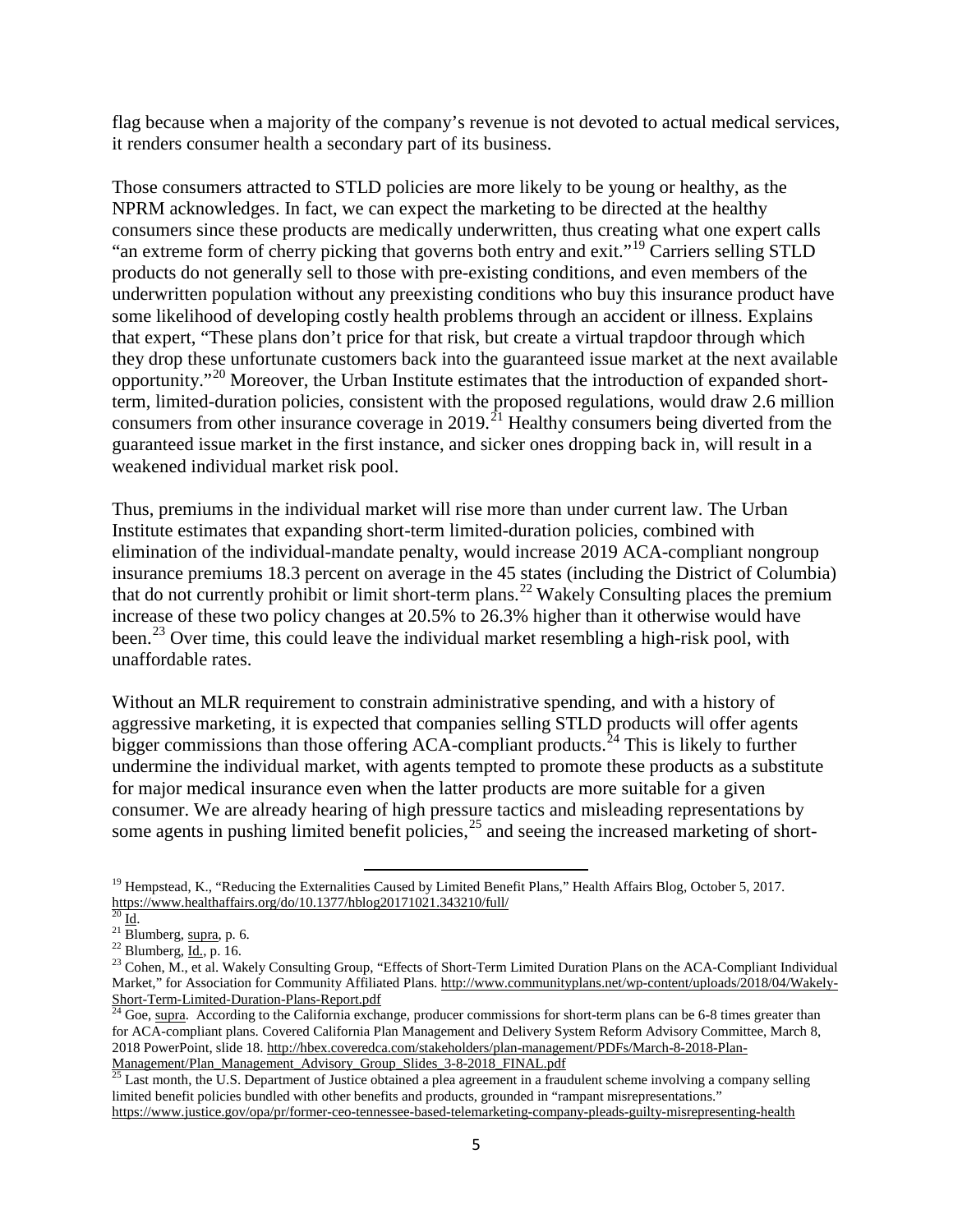term policies on broker websites. Moreover, some traditional commercial carriers that stopped medical underwriting for ACA-compliant policies may turn back to it in order to maintain market share, notwithstanding the reputational risk of providing such limited and confusing products.<sup>[26](#page-5-0)</sup> So, the threat STLDs pose to the stability of the individual market is grave.

Finally, the dollar cost to the federal Treasury of expanding the availability of short-term policies is substantial. The Impacts Analysis estimates an *annual increase* in APTC payments of between \$96 million and \$168 million. However, this estimate is based on what many experts believe to be an extreme under-estimate of the number of people that would switch from an ACAcompliant policy to a STLD one.

Consumers Union recommendation: The Executive Order 13813 directs the tri-agencies to consider allowing STLD policies to cover longer periods than the current 3 months and to be renewed by the consumer "[t]o the extent permitted by law and supported by sound policy…." In light of the severely negative policy implications described above, we believe the proposed regulation is not, in fact, supported by sound policy and should be rejected.

Consumers Union urges you to withdraw the proposed regulation, leaving in place the current federal regulation limiting STLD policies to three months of non-renewable coverage. Should you go forward with changes to the current regulation, however, we offer the following narrower suggestions on specific topic areas below.

### **A. The Definition of Short-Term Limited-Duration Plans Should Not Be Extended Beyond Three Months** (45 C.F.R.  $§$ 54.9801-2<sup>[27](#page-5-1)</sup>)

The concern expressed in the preamble to the proposed regulation about potential challenges for consumers in distinguishing STLD policies from comprehensive one-year ACA policies is wellfounded. As the preamble notes, the STLD policies were meant to be transitional, for short periods between comprehensive coverage, for example consumers who need coverage outside the open enrollment period and do not meet a special enrollment period trigger. After several years of comprehensive, individual market policies (both on and off the exchanges) with a oneyear term and without most of the limitations and consumer pitfalls of the prior individual market, a potential 364-day duration for far more limited STLD policies poses a serious risk of creating consumer confusion.

Consumers Union recommendation: Maintain the 3-month duration to ensure a clear distinction from ACA policies, and to make the label "short-term" meaningful. Executive Order #1381 only directed the Departments to consider alternative time periods; the potential for confusion, combined with the net negative of the NPRM's cost-benefit analysis, provide ample reasons to retain the current 3-month period.

 $\overline{\phantom{a}}$ 

<span id="page-5-0"></span> $^{26}$  Corlette, S., et al., Urban Institute, "Insurers Remaining in Affordable Care Act Markets Prepare for Continued Uncertainty in 2018, 2019", March 2018[. https://www.rwjf.org/content/dam/farm/reports/issue\\_briefs/2018/rwjf444308](https://www.rwjf.org/content/dam/farm/reports/issue_briefs/2018/rwjf444308)<br><sup>27</sup> Our comments throughout this letter on specific provisions of the proposed rule are cited to the Treasury Dept. regul

<span id="page-5-1"></span><sup>26</sup> CFR, but apply equally to the identical proposed revisions to the Department of Labor regulations at 29 CFR and Department of Health and Human Services regulations at 45 CFR.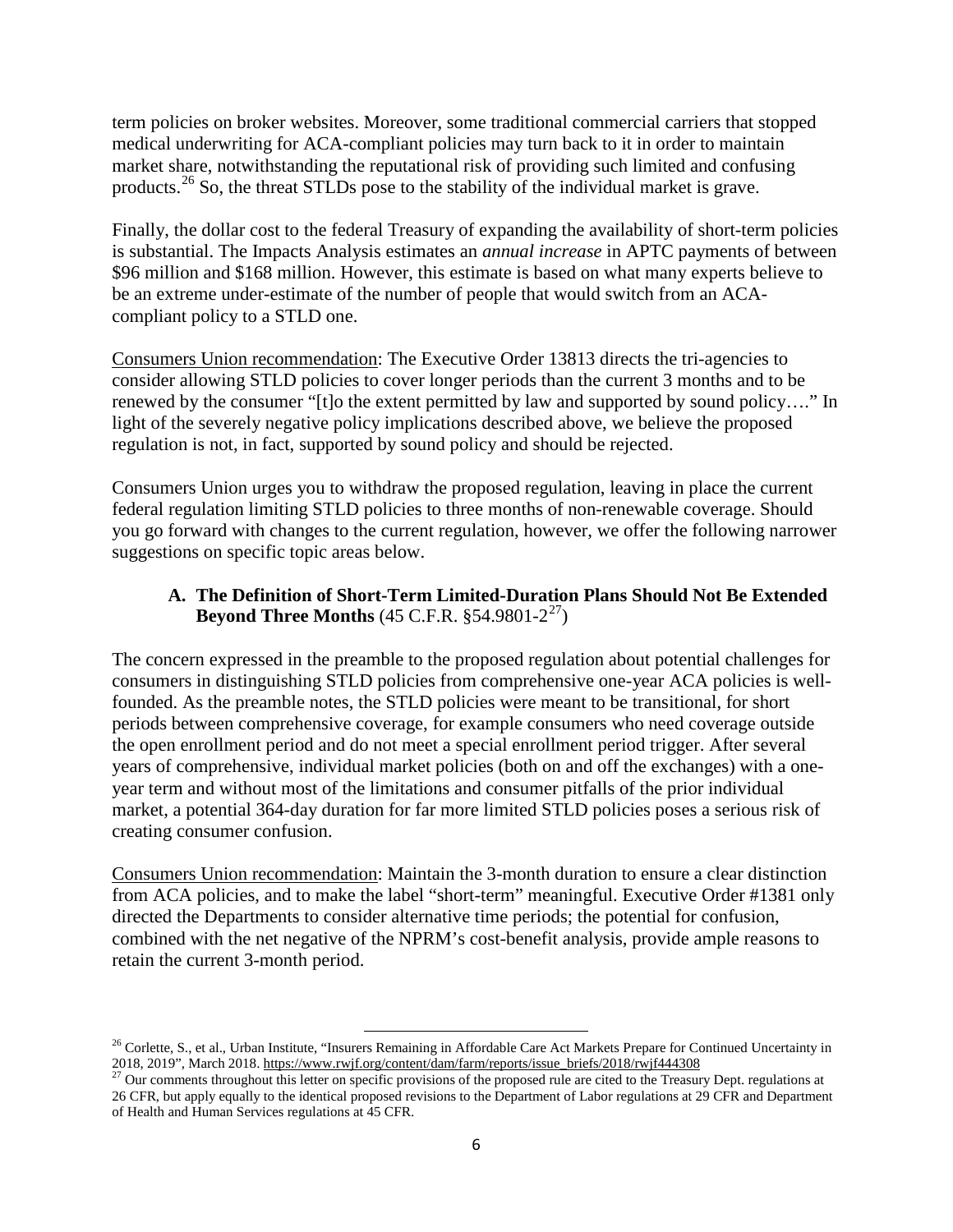#### **B. The Notice to Consumers Must Prioritize Information on the Product's Shortcomings and Meet Readability Standards** (45 C.F.R. §54.9801-2 (2))

A clear and prominently placed warning is essential to minimize misleading consumers, whatever duration is in the final regulation. We support the concept in the proposed rule to create a notice that aims to fully inform consumers of the scope of coverage they are buying and its limitations. Research in psychology, marketing, and behavioral economics has highlighted the limitations of disclosure, noting that even the clearest notice cannot overcome a poor value product. However, such research does provide some helpful guidance concerning notice design.

Consumers Union strongly supports retaining the 14-point font requirement. Regarding the proposed notice, telling consumers to "check the policy to understand what it does and does not cover" is necessary but insufficient, since insurance policies are impossibly difficult to understand.<sup>[28](#page-6-0)</sup> Testing conducted by Consumers Union found participants so stymied by health insurance products that, we concluded, "In essence, we are asking the vast majority of consumers to buy a very expensive product, yet to do their shopping blindfolded."<sup>[29](#page-6-1)</sup> Many health experts, including the National Institutes of Health, recommend providing health information at no more than a sixth grade reading level,  $30$  though for health insurance and financial disclosures a lower grade level or readability score should be preferred.<sup>[31](#page-6-3)</sup>

In terms of formatting for better consumer understanding, the Federal Reserve has extensively studied how to craft the most effective consumer notices on financial products generally. It notes that, "Elements such as titles, tables, charts, typographic styles, and use of shading can help consumers move through a document and aid their comprehension of products and services...."<sup>[32](#page-6-4)</sup> For example, in the case of privacy notices the Federal Reserve found that consumers who saw their rights related to the product outlined in table format performed substantially better than those who saw the same content laid out in prose. Regarding STLD policies, as noted below consideration should be given to whether a table of exclusions and limits should be required to highlight for consumers precisely what is *not* covered.

Moreover, if these products are marketed in a language other than English, the notice and policy documents should be provided in the language of the solicitation.

Consumers Union recommendation: Consumer testing for comprehension and reading ease should be undertaken to achieve optimal consumer understanding. The additional recommendations, below, are based on consultation with health literacy and consumer notices experts.

<span id="page-6-0"></span>l 28"What's Behind the Door: Consumers' Difficulties Selecting Health Plans", Consumers Union Jan. 2012 [http://consumersunion.org/wp-content/uploads/2013/03/Consumer\\_Difficulties\\_Selecting\\_Health\\_Plans\\_Jan2012.pdf](http://consumersunion.org/wp-content/uploads/2013/03/Consumer_Difficulties_Selecting_Health_Plans_Jan2012.pdf)<br> $\frac{29}{29}$  Id., p. 4.<br><sup>30</sup> Badarudeen, S., et al., "Assessing Readability of Patient Education Materials: Curr

<span id="page-6-2"></span><span id="page-6-1"></span><https://www.ncbi.nlm.nih.gov/pmc/articles/PMC3049622/>

<span id="page-6-3"></span><sup>&</sup>lt;sup>1</sup> See, e.g., Joint Comment letter by Consumers Union et al. to federal financial agencies on alternative forms of privacy notices on financial products, March 29, 2004, suggesting a Flesch reading ease score of at least 50. <https://www.sec.gov/rules/concept/s73003/interagency032904.pdf>

<span id="page-6-4"></span> $32$  Hogarth, Jeanne M. et al., Designing Disclosures to Inform Consumer Financial Decisionmaking: Lessons Learned From Consumer Testing," Federal Reserve Bulletin, August 2011, p. 12.

<https://mail.google.com/mail/u/0/#search/from%3Abrenda/162731328f1fa305?projector=1&messagePartId=0.1>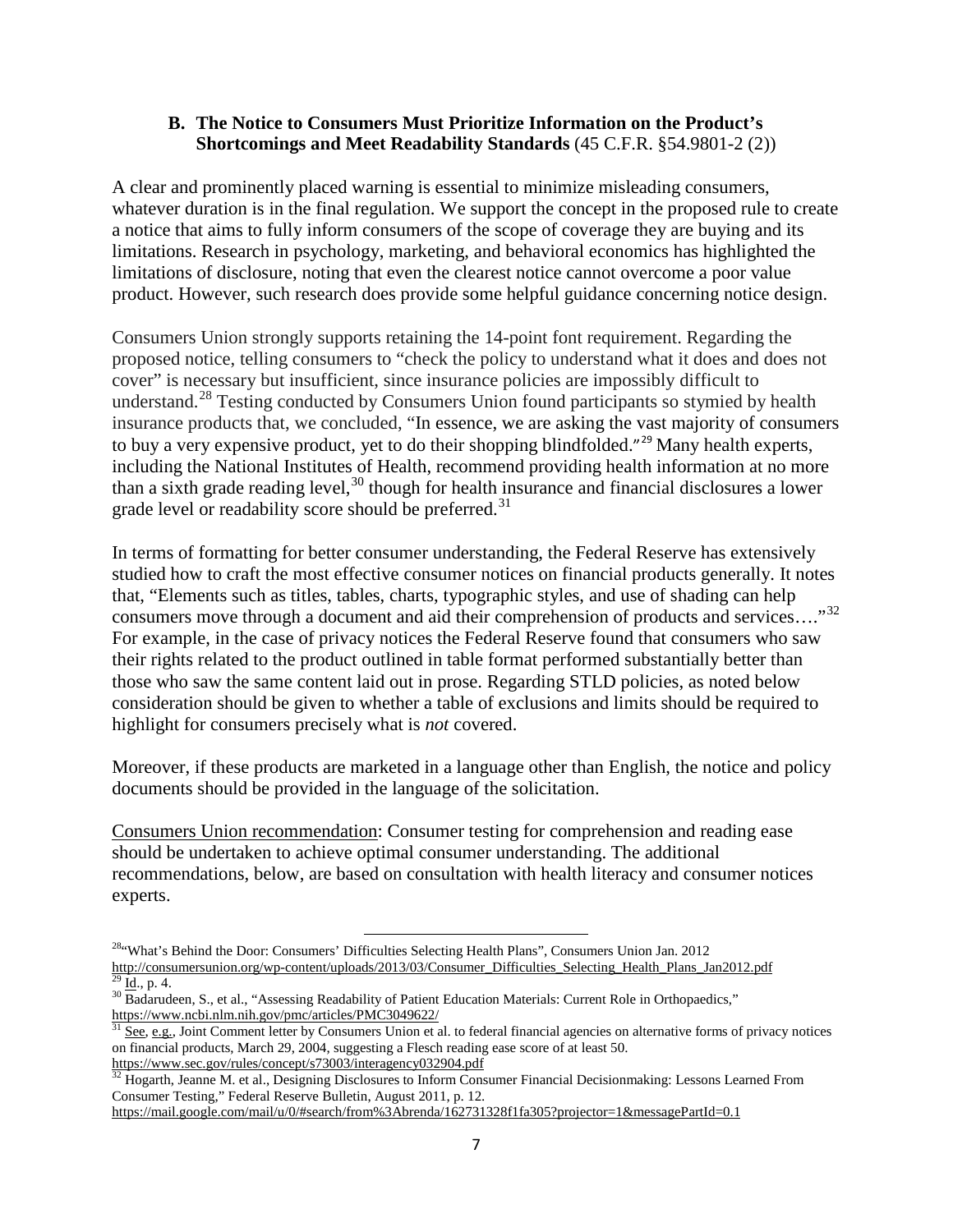- 1. Reorder the proposed notice to place the information that the product is not qualifying coverage under the ACA first, followed by stating that having it as one's only coverage may result in a penalty, as in the currently required notice. This is critical information, and the second piece about the penalty can be dropped when no longer applicable for 2019.
- 2. Ensure that the notice is literacy tested to a sixth grade reading level.
- 3. Require that the notice be offered in the language of the solicitation.
- 4. Explicitly retain the 14-point type requirement; since all capitalized letters are often hard to read, we suggest a modification in the draft notice below.
- 5. Require that the notice be written in dark color type, but in a different color than the rest of the surrounding text to ensure that it stands out for the reader.
- 6. Use bullets to break up the prose and make the points more readable.
- 7. Placement of the notice will be critical; the rule should require it be prominently placed on marketing materials, the application, any web pages where it is previewed or described, and policy contract itself.
- 8. Require a table of excluded benefits and other limitations to be placed just below the notice to enhance the possibility of consumer understanding and call out the distinction between this product and ACA-compliant products, which STLD purchasers might have had in the past.
- 9. To grab the potential purchaser's attention, we suggest requiring a title, as shown on our suggested notice set forth below:

CAUTION: Read This Before You Buy This Policy

- This insurance is **not comprehensive "Minimum Essential Coverage"** required under the Affordable Care Act. Minimal Essential Coverage is comprehensive and gives you important consumer protections.
- If you do not have Minimum Essential Coverage for any month in 2018, **you might owe additional money** on your 2018 taxes.
- Check this policy carefully to make sure you understand what the policy does and **doesn't cover**. There are exclusions and limits, so ask questions.
- When this coverage expires, or if you lose this coverage, **you might have to wait until an open enrollment period** to get other health insurance coverage. Open enrollment is once a year.

#### **C. Extending or Renewing STLD Policies Should Be Barred**

Short-term plans are intended to provide protection when a person experiences a temporary gap in comprehensive coverage, such as when transitioning from one plan to another, or between jobs. The NPRM preamble raises the question of whether such plans should be renewable. It should be noted, though, that allowing renewability would be one-sided: because these plans can be medically underwritten, it would be up to the carriers to decide whether a consumer will have the option to renew. If new medical conditions arise for the enrollee, a plan may decide not to cover the enrollee or may price the product differently in recognition of the new condition.

Moreover, even if renewals were legally permissible, allowing them would run counter to the very definition of "short-term"— especially if the duration of the original plan is increased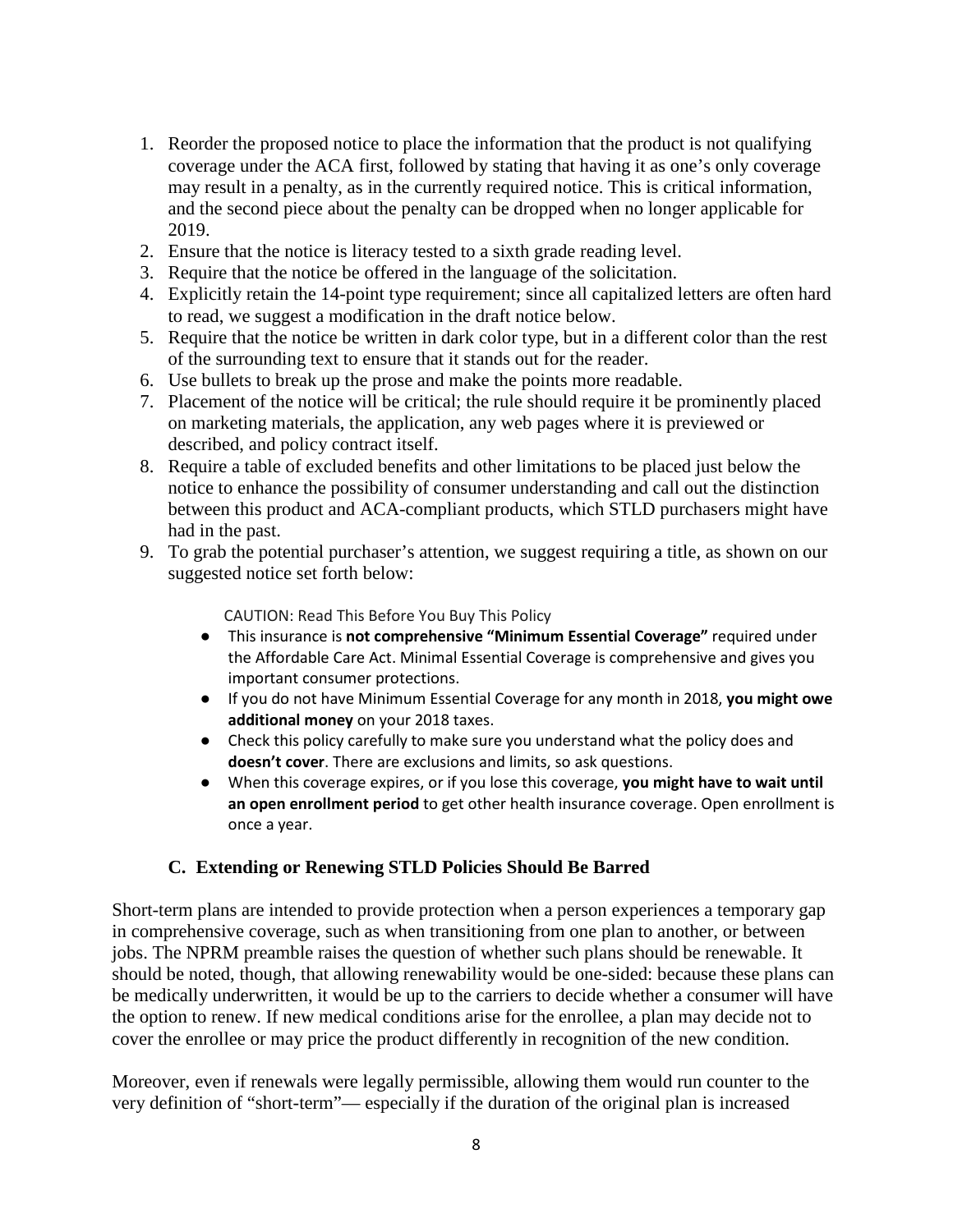beyond the current 3-month period. At the extreme end, if a plan is 364 days in duration it would strain credulity to allow such plans to be renewed and still deem the label "short-term" valid. Furthermore, for the reasons noted above, we believe that STLD plans can be detrimental to the individuals who buy them and to the stability of the individual market as a whole. Extending the life of a poor value product, even if legally permissible, simply multiplies and extends the harm.

Consumers Union recommendation: Since these plans are medically underwritten and thus at the end of the policy term carriers may either not issue a new policy or may offer a policy with increased premium, they are not renewable by law. Consumers Union recommends that STLD plans not be extendable at either the carrier's or consumer's behest.

### **D. The Effective Date Should Be Delayed and State Regulatory Authority Confirmed** (45 C.F.R. §54.9833-1)

We recommend that the proposed rule be withdrawn as contrary to law and sound public policy. But, if the proposed rule or substitute amendments to it are finalized, the effective date should be delayed for two reasons.

First, implementation of the rule in 2018 or 2019 would create upheaval and serious uncertainty in the entire individual market. Rates for 2018 are already in effect based on the current STLD regulation. If the effective date of this proposed rule were set in 2018, it could mean the 2018 individual market rates are understated. Mid-year adjustments of rates are not permitted. But even if midyear changes were allowed, as the American Academy of Actuaries notes, "Resource constraints for insurers and regulators could make it difficult to simultaneously develop and approve revised rates for 2018, especially on a compressed timeline, alongside the 2019 rate filing process. State laws and regulations typically require rates and coverage to be effective for a period of 12 months."[33](#page-8-0) Moreover, rates are being developed now for 2019 ACA-compliant products, and if expanded use of STLDs is either unsettled or expected in 2019, carriers will build into 2019 individual market rates the increased cost for that uncertainty or assume the worst from their perspective, i.e. the likelihood of diminished numbers of buyers of comprehensive products.

A second reason to delay the effective date is that the extremely short time frame implied in the proposed rule will not allow states sufficient time to make state law adjustments, including establishing any limitations states may wish to impose on STLDs. As the American Academy of Actuaries notes, the market segmentation and adverse selection STLD policies are expected to create in the individual market could be mitigated if states implement additional rules limiting the availability of short-term policies or requiring that they meet rules governing ACA plans.<sup>[34](#page-8-1)</sup> Several states have expressed interest in taking such steps, but state legislative calendars and effective dates will not permit action that can become effective in the time frame implied in the proposed regulation, i.e. in 2018 for the 2019 policy year.

<span id="page-8-1"></span><span id="page-8-0"></span> $\overline{\phantom{a}}$ <sup>33</sup> American Academy of Actuaries, Comment Letter on CMS–9924–P—Short-Term, Limited-Duration Insurance, April 6, 2018 [http://www.actuary.org/files/publications/STLD\\_Comment%20Letter\\_040618.pdf](http://www.actuary.org/files/publications/STLD_Comment%20Letter_040618.pdf)